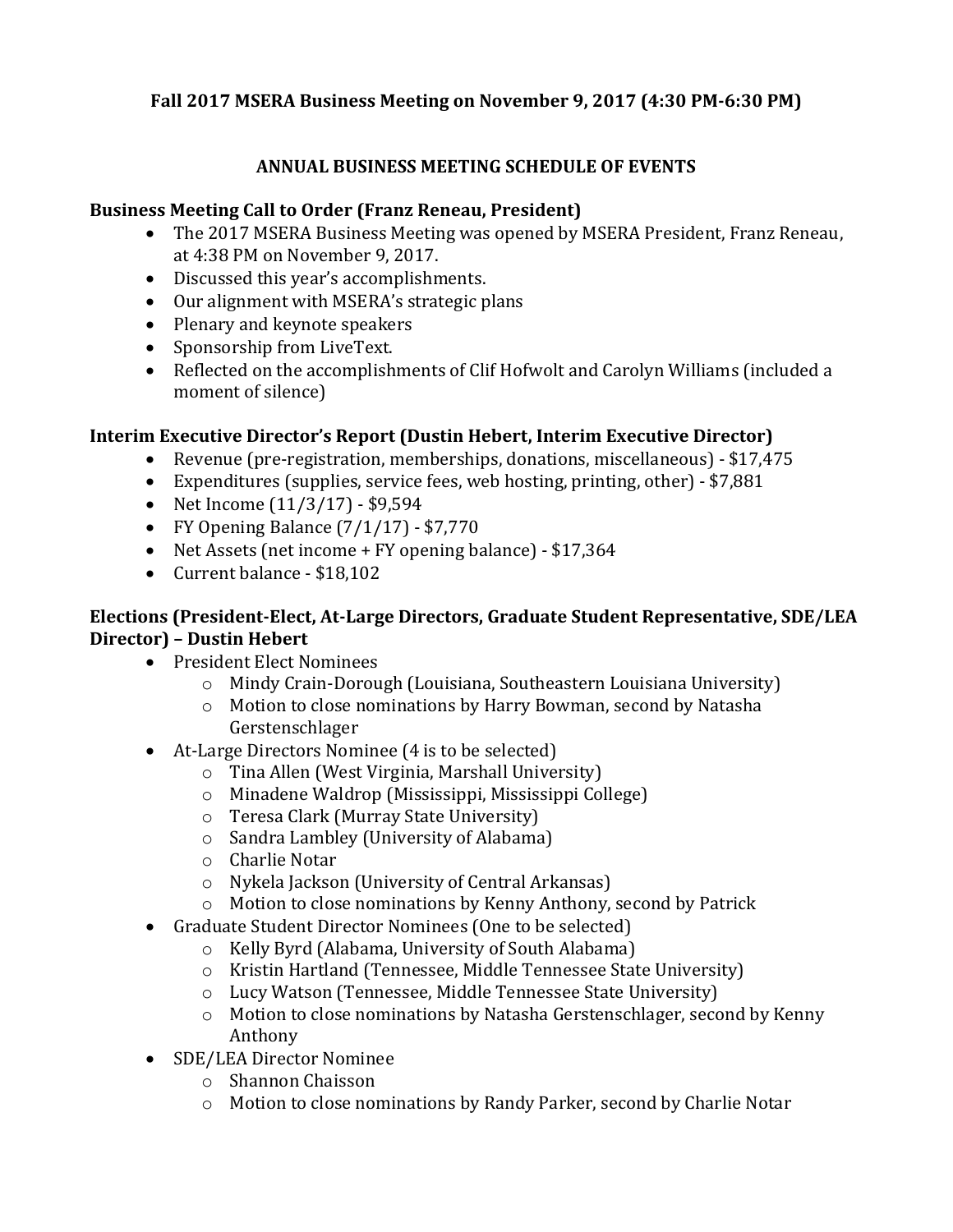## **Foundation Report (Ava Pugh, President MSERA Foundation)**

- Reinstatement of MSERA Foundation in TN for writing/cashing checks
- Change of board members
	- o Gahan Bailey took early retirement (AL)
	- $\circ$  Jim Lampley has resigned and Jwa Kim will accept that position (TN)
	- o Julie Holmes will be retiring and Kathy Campbell will accept her position (LA)
	- o Nancy Galliard now represents AL
	- o Rachelle Miller now represents AR
- There are five recipients for Research in Progress

# **ANNUAL MEETING AWARDS**

## **Presentation of 2017 Research in Progress Awards (Ava Pugh, MSERA Foundation President)**

- Recipients will receive monetary awards for distinguished papers
- Board has been reinstated with funds in Tennessee
- Kathy Campbell presented awards for RIP
	- o Barbara Boschert (Delta State University)
	- o Kelly Byrd (University of Southern Mississippi)
	- o Tasha Frick (Middle Tennessee State University)
	- o Candy Grant (Mississippi State University)
	- o Annette Lee (Louisiana Tech)

# **Presentation of 2017 Herbert M. Handley Outstanding Thesis/Dissertation Award (Rebecca Robichaux-Davis, MSERA President Elect)**

• Andrain Yeldell (Angela D. Benson, Dissertation Director) – *Digital One-to-One Implementation: The Teachers' Concerns in the Change Process*

### **Presentation of 2017 James E. McLean Distinguished Paper Award (Rebecca Robichaux-Davis, MSERA President Elect)**

• Nykela Jackson and Rachelle Miller (University of Central Arkansas) – *Teacher Candidates' Sense of Self Efficacy Toward Classroom Managment*

### **Presentation of 2017 Harry Bowman Service Award (Franz Reneau, President; Harry Bowman, MSERA Constitution & Bylaws)**

• Julie Holmes (Louisiana Tech University)

# **Presentation of 2017 Walter M. Matthews Historical Contribution Award (Franz Reneau, President; Walter M. Mathews, Founder MSERA)**

• Larry Daniel (The Citadel)

# **Recognition of MSERA Leadership Team (Franz Reneau, President)**

• Recognized Committee Chairpersons and Members; State and At-Large Directors, Appointed Officers/Directors; Executive Committee

# **Old Business (Harry Bowman & Bobby Franklin, MSERA Constitution & Bylaws)**

• Constitution and Bylaws